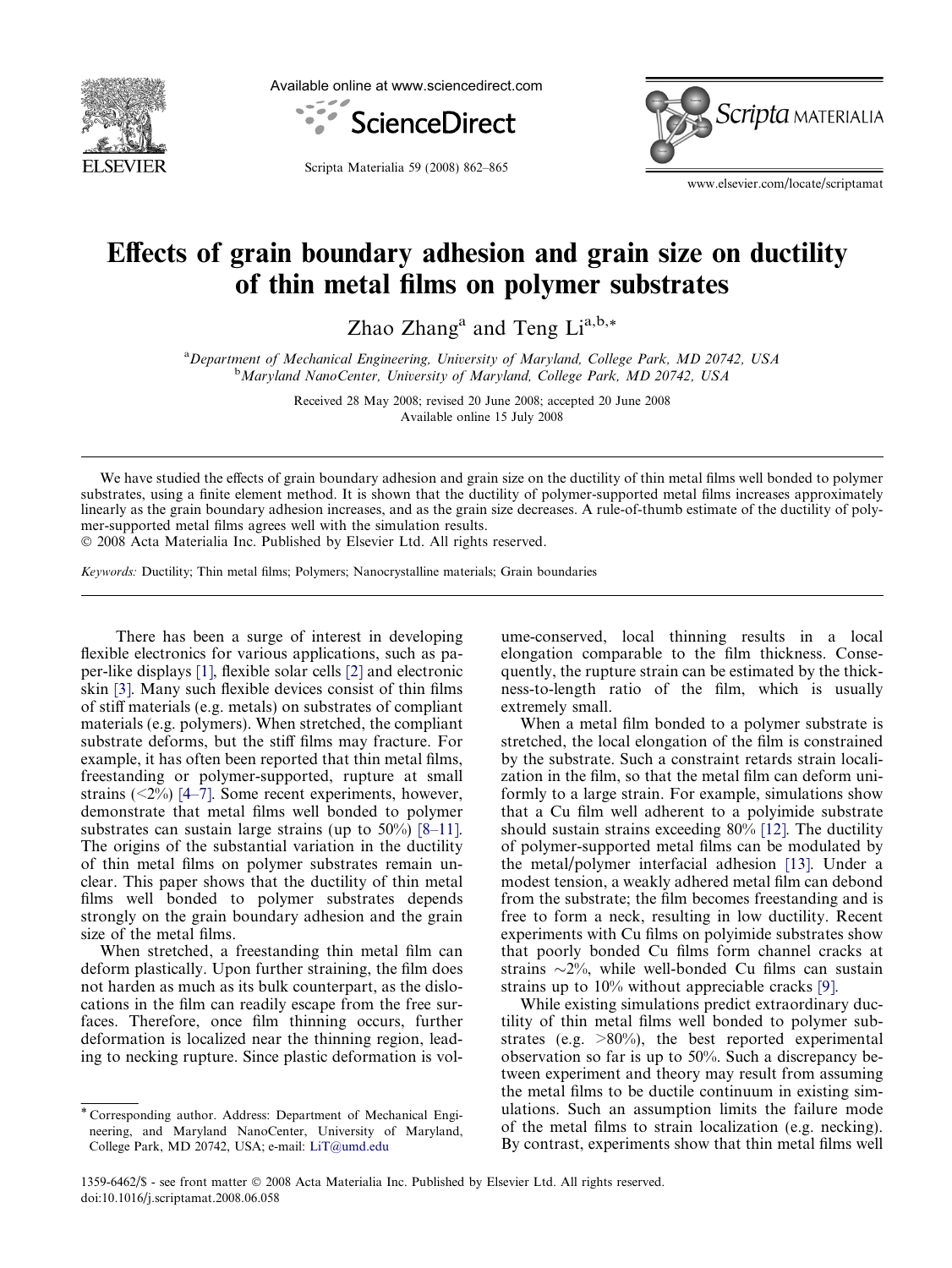bonded to polymer substrates fail by both local thinning and intergranular cracking [\[9\].](#page-3-0) If the grain boundaries in a metal film are brittle, intergranular cracking involves breaking a layer (or several layers, at most) of atomic bonds, thus requiring little additional space to proceed. As a result, the polymer substrate cannot effectively constrain intergranular cracking, resulting in low ductility of the metal film. On the other hand, if the grain boundaries are tough, intergranular fracture takes place when grain boundary crack opening exceeds a threshold value of finite magnitude. Such finite crack openings in the metal film require local space to accommodate, and thus are constrained by the polymer substrate. Accordingly, the metal film ruptures at a modest strain. Furthermore, the effect of grain boundary cracking on the ductility of polymer-supported thin metal films can be modulated by the grain size, given that more metal atoms are associated with grain boundaries as the grain size becomes smaller. The above considerations suggest that the grain boundary adhesion and the grain size play important roles in the ductility of thin metal films well bonded to polymer substrates.

The effects of grain boundary adhesion and grain size on the ductility of nanocrystalline metals have been intensively studied recently [\[14–19\]](#page-3-0). Most of these efforts, however, have investigated nanocrystalline metals in bulk and freestanding forms. As discussed above, the tensile behavior of polymer-supported metal films differs from that of freestanding metal films. So far, the effects of grain boundary adhesion and grain size on the ductility of polymer-supported thin metal films remain largely unexplored [\[20\].](#page-3-0) To address the above concern and plan further experiments, this paper studies such effects using a finite element method.

Figure 1 depicts the simulation model. Under tension, a thin blanket metal film well bonded to a thick polymer substrate is subject to grain boundary cracking (Fig. 1a). For simplification, the following assumptions are made: there is only one grain along the film thickness direction (e.g. a very thin metal film with columnar grains); all grains have the same size  $d$  along the tensile direction; the intergranular cracking occurs along grain boundaries perpendicular to the tensile direction (all other grain boundaries are not subject to cracking, and thus are not considered in the simulation). The limitations of the above assumptions will be discussed later in the paper. The metal/polymer laminate is taken to deform under plain strain conditions. Taking advantage of symmetry, we model only a unit cell of the laminate, consisting of two halves of adjacent grains, the grain boundary in between and the substrate underneath (Fig. 1b). In the simulation model, the film is a layer of thickness  $h$ , and the substrate is a block of thickness 100 h and length d. The horizontal displacement is set to be zero along the centerline of the laminate, and set to be  $u/2$  along both sides of the laminate. The quantity  $u/d$  will be called the applied strain. A V-shaped notch, 0.2h wide and 0.02h deep, is placed at the top of the grain boundary to introduce an imperfection.

Both the metal grains and the polymer are modeled as elastic–plastic solids. Under uniaxial tension, the true stress  $\sigma$  and the natural strain  $\varepsilon$  follow the relation:

$$
\sigma = \begin{cases}\n\sigma = E\varepsilon, & \varepsilon \leq \sigma_{\rm Y}/E \\
\sigma_{\rm Y} \left( \frac{\varepsilon}{\sigma_{\rm Y}/E} \right)^N, & \varepsilon > \sigma_{\rm Y}/E\n\end{cases}
$$
\n(1)

where  $E$  is Young's modulus,  $N$  the hardening exponent, and  $\sigma_Y$  the yield strength. In the simulations, the following values are used:  $E = 100 \text{ GPa}$ ,  $N = 0.02$  and  $\sigma_Y = 100$  MPa for the metal; and  $E = 8$  GPa,  $N = 0.5$ and  $\sigma_Y = 50$  MPa for the polymer.

As illustrated in Figure 2, the grain boundary is modeled as an array of nonlinear springs, characterized by a tensile and a shear traction-displacement law, with six parameters: interfacial tensile strength  $\sigma_{\rm n}$  and shear strength  $\sigma_s$ , critical opening displacement  $\delta_n$  and sliding displacement  $\delta_{\rm s}$ , and the areas under the traction-displacement curves  $\Gamma_n$  and  $\Gamma_s$  (i.e. the normal and shear fracture toughness of the grain boundary, respectively). The metal/polymer interface is also modeled as an array of nonlinear springs, with similar traction-displacement laws but with different values of parameters. We assume that  $\sigma_n = \sigma_s$ ,  $\delta_n = \delta_s$  and  $\Gamma_n = \Gamma_s$  for both the grain boundary and the metal/polymer interface. The grain boundary and the metal/polymer interface are meshed with four-node cohesive elements sharing nodes with the neighboring elements in the film and the substrate.

Given the focus on the intergranular cracking of thin metal films well bonded to polymer substrates, a strong metal/polymer interface is assumed (i.e.  $\sigma_{\text{n.s}} = 100 \text{ MPa}$ ,  $\delta_{\rm n,s} = 0.1$  µm,  $\Gamma_{\rm n,s} = 5$  J/m<sup>2</sup>). With such a strong interface, no appreciable debonding occurs in all simulations. In the rest of the paper, we will use  $\sigma_{n,s}$ ,  $\delta_{n,s}$  and  $\Gamma_{n,s}$  to denote the parameters of the traction-displacement law for the grain boundary.

In describing the simulation results, we will use two types of dimensionless groups:  $h/d$  and  $\Gamma_{\text{n,s}} E_f/\sigma_{Y_f}^2 h$ , where  $E_f$  and  $\sigma_{Y_f}$  are the Young's modulus and the yield stress of the metal, respectively. Various values of h/d (0.05–0.8) and  $\Gamma_{n,s} E_f / \sigma_{Y_f}^2 h$  (10–230) are used to study



Figure 1. (a) Schematics of a blanket thin metal film on a polymer substrate, subject to tension. (b) The unit cell used in the simulation model (the shaded area in (a)).



Figure 2. The traction–separation laws used to model the grain boundary and the metal/polymer interface.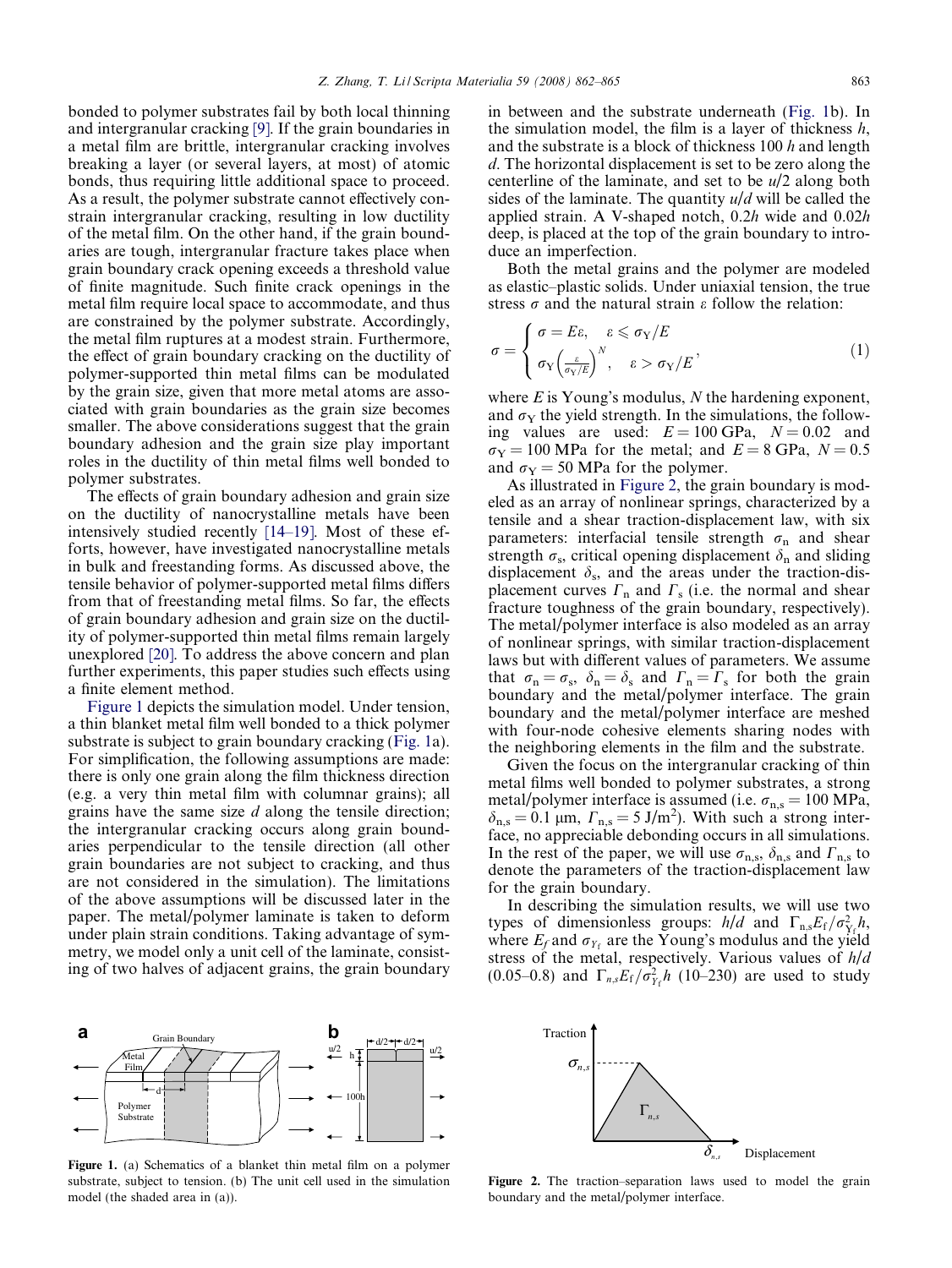<span id="page-2-0"></span>the effect of grain size and grain boundary adhesion, respectively. Our simulations show that, once the grain boundary adhesion  $\Gamma_{\text{n,s}}$  is fixed, the values of  $\sigma_{\text{n,s}}$  and  $\delta_{\text{n.s}}$  are of secondary importance to the intergranular cracking. Consequently, we will not discuss our results in terms of  $\sigma_{n,s}$  and  $\delta_{n,s}$ .

Figure 3 shows the deformation sequence of a unit cell of the metal/polymer laminate. At small applied strains, the metal grains elongate and the grain boundary starts to open from the film surface. When the grain boundary opening exceeds  $\delta_{n,s}$ , intergranular cracking initiates (Fig. 3a). Further deformation in the metal film will be localized at the grain boundary while there is little further straining of the metal grains, as evident by the roughly similar stress levels in the metal grains at various applied strains. Under larger applied strains, the intergranular cracking propagates toward the metal/ polymer interface (Fig. 3b). The rupture strain of the thin metal film,  $\varepsilon_{cr}$ , is defined as the applied strain at which the intergranular cracking advances to a length of 80% of the film thickness  $h$  (Fig. 3c).

Figure 4a plots rupture strain  $\varepsilon_{cr}$  as a function of normalized grain boundary adhesion  $\Gamma_{\text{n,s}} E_f / \sigma_{Y_f}^2 h$  for various  $d/h$ . The rupture strain of the thin metal film increases as the grain boundary adhesion increases, in a roughly linear manner. For a given grain boundary adhesion, the rupture strain remains almost the same when  $d/h > 10$ , and increases as the grain size becomes smaller. Such an increase in rupture strain becomes substantial when  $d/h < 5$ . For example, for a polymer-supported metal film of 100 nm thick, with strong grain boundary adhesion  $\Gamma_{\text{n,s}} = 2.3 \text{ J/m}^2$  and grain size 120 nm, the predicted rupture strain is about 50%.

Figure 4b further elucidates the effect of the grain size on the rupture strain, by plotting  $\varepsilon_{cr}$  as a function of  $h/d$ for various  $\Gamma_{\text{n},s} E_f / \sigma_{Y_f}^2 h$ . While the rupture strain slightly increases with decreasing grain size when  $h/d < 0.2$ , it increases almost linearly with  $1/d$  when  $h/d > 0.2$ , for various grain boundary adhesions.

The dependence of the rupture strain on the grain size in Figure 4b can be explained as follows. As shown in Figure 3, the strain in the metal grains remains approximately unchanged after intergranular cracking initiates and propagates along the grain boundary. Upon rupture, the net deformation of the metal film in a unit cell consists of two parts: the elongation of the metal grains and the opening of the grain boundary. Therefore, the



Figure 4. (a) Rupture strain as the function of grain boundary adhesion for various grain sizes. (b) Rupture strain as the function of grain size for various grain boundary adhesions.

rupture strain, estimated by the net deformation of the metal film divided by its length (i.e.  $d$  in the unit cell), is:

$$
\varepsilon_{\rm cr} = \varepsilon_N + \alpha \frac{\delta_{\rm n,s}}{d},\tag{2}
$$

where  $\varepsilon_N$  is strain level in the metal grains and  $\alpha$  is a dimensionless number of order unity. The value of  $\varepsilon_N$ is approximately equal to the hardening index N for a weakly hardening metal. From Eq. (2), for a metal film with grain size much larger than its thickness, the rupture strain remains roughly as a constant level of  $\varepsilon_N$ . By contrast, for a metal film with grain size comparable to its thickness, the second term in the right-hand side of Eq. (2) dominates, and the rupture strain is linearly proportional to 1/d.

[Figure 5](#page-3-0) compares the estimated rupture strain from Eq. (2) with the simulation results. For example, taking



Figure 3. Deformation sequence of a unit cell of a metal/polymer laminate. Note the propagation of the grain boundary crack from the top surface to the metal/polymer interface. Only part of the substrate thickness is shown. Contour colors represent the von Mises stress level. Here,  $\Gamma_{n,s} E_f / \sigma_{Y_f}^2 h = 110, \ d/h = 2.6.$